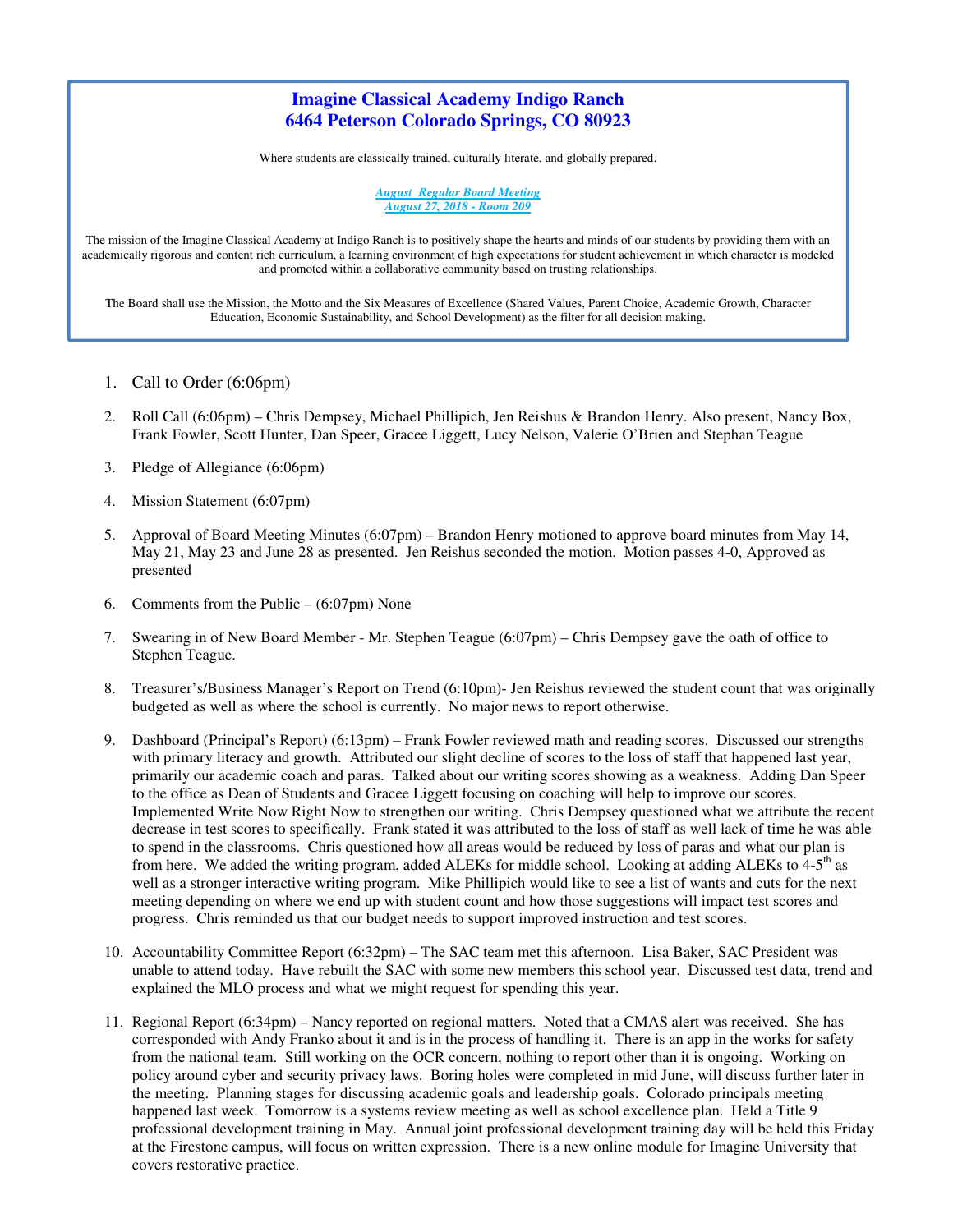- 12. Discussion Items
	- A. Board Meeting Dates (6:40pm) Future board meetings will be held the last Monday of every month, with the exception of December. The date in November is tentative.
	- B. Bylaws/Board Policy Manual
		- a. Tuition Discount Policy (2nd Reading) (6:47pm) Trying to find ways to entice people to apply for board positions by offering a tuition discount to potential board members.
		- b. Board Expense Policy (2nd Reading) (6:44pm) Only change is wording around expense policy that originally specified following the district policy. Change to follow IRS guidelines versus district policy so that we are not tied to a policy that could change if the local district board decides to make a change.
		- c. Financial/Economic Sustainability Policy ( $2<sup>nd</sup>$  Reading) (6:47pm) Goal is to try to maintain a balanced budget and to maintain proper income to debt service ratio to obtain better financing rates in the future.
		- d. Status of Principal/Assistant Principal Bylaws/Board Policy Manual Review (6:49pm) Brandon would like to receive the policy updates. Frank will get with Nancy on a few questions around the policy manual updates prior to submitting them to the board.
	- C. Grand Peak Academy
		- a. Groundbreaking  $(6:51 \text{pm})$  Scheduled for September 12<sup>th</sup> at 6pm. Working with a marketing group to handle the details. Invitations will be going out tomorrow. There will be a press release sent out this week. Hopefully will have media coverage for the ground breaking. Brandon also set up a facebook page to share news and info on the new school.
	- D. Water Mitigation (6:55pm) Nancy discussed that the report stated it is what it is, the only avenue forward is to fix it with a French drain. Chris explained that the repairs still need to be made, but we are unsure how to proceed. Nancy will set up a discussion with Monte to determine how to move forward.
	- E. Consulting Services for GPA 2019-2020 SY
		- a. Strategic Planning & Employment Requisitions (6:57pm) Amy Slothower is a consultant that is helping with strategic planning for this school as well as the new school. She has offered a proposal for an offsite meeting with school leadership and board members for a plan to encompass 3-5 years. Amy will be working on drafting the positions fairly soon. In the past Eric Hall has mentioned a plan of February/March to complete the staff positions and hiring. The board would like to move forward with the Athletic Director first. Chris has committed to staff knowing if they have positions at the new school by Spring Break. Brandon discussed that it is very important to be clear with staff that it is a legal requirement to post all the jobs and have all employees interview. This move does not mean there will be a complete turnover for the staff, it is merely a requirement. Chris envisions February will be when we are wrapping up the hiring ideally. Chris commented that we are a family, we will take care of our own. We will do our best to take care of our own and have no plans to throw out all of the staff and start over.

#### F. Training

- a. Board Modules
	- i. Brandon & Jen Status (7:07pm) Board members have 12 months to complete the board training modules. Brandon will send the link to Jen and Stephan.
- G. Final Amended Budget for 2017-2018 SY (7:09pm) Valerie noted that the amended budget captures all the actual expenses from 2017-2018.
- H. School/Preschool Bank Accounts (7:11pm) The new preschool account is open, however no users can view it when they log in to the Chase account. Jen will reach out to Chase to get that cleared up.
- 13. Vote to Adjourn to Executive Session (7:13pm)

#### **Executive Session**

● **C.R.S. 24-6-402(4)(e)**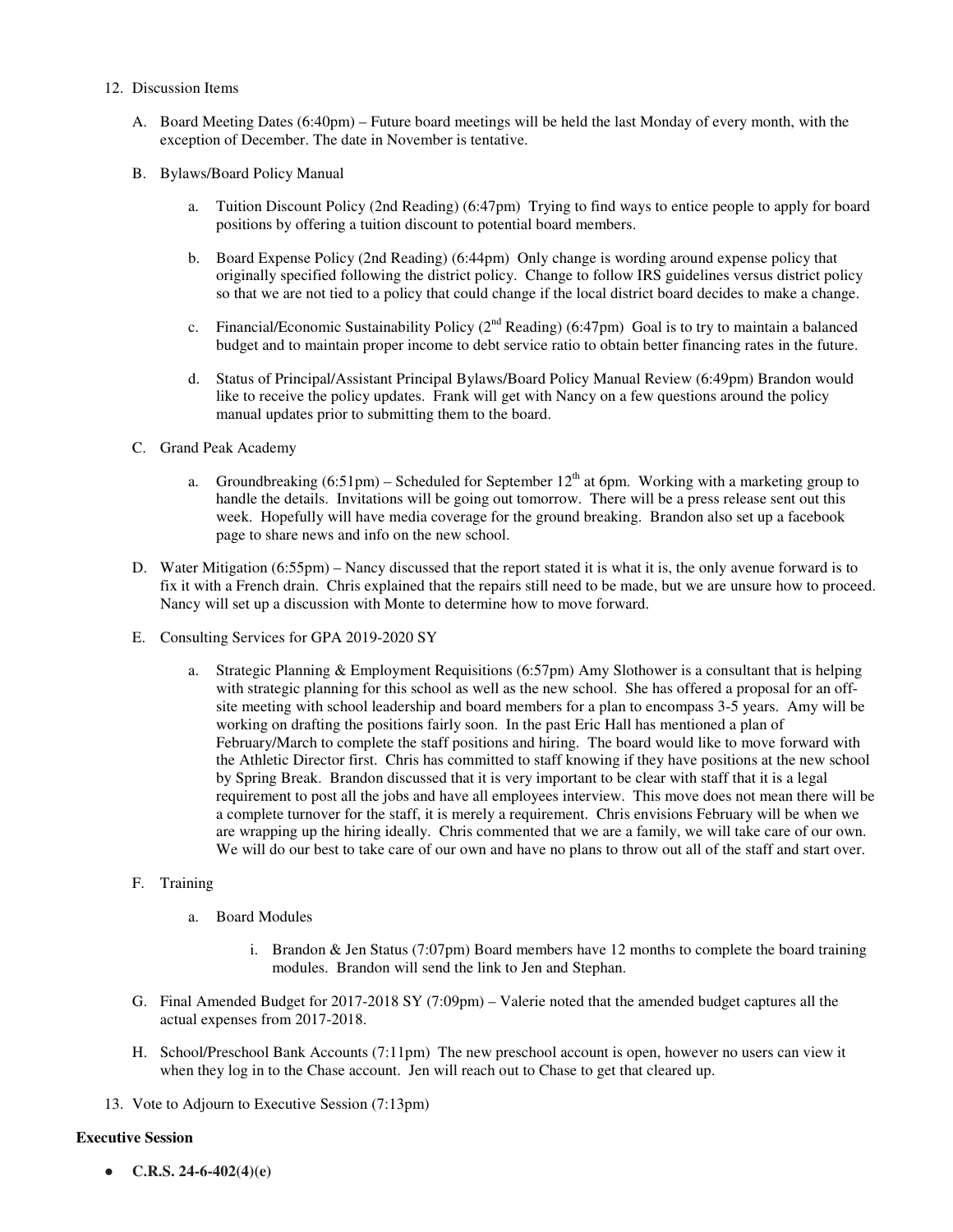- (e) (I) Determining positions relative to matters that may be subject to negotiations; developing strategy for negotiations; and instructing negotiators.
- 14. Vote to Adjourn from Executive Session (7:41pm)
- 15. Action Items *(Items that are for Board Approval by vote, which may require Board discussion.)*
	- a. Tuition Discount Policy (7:41pm) Brandon motioned to approve. Jen seconded the motion. No discussion. Motion passes 3-0 with Stephan and Michael abstaining the vote.
	- b. Board Expense Policy (7:42pm) Brandon motion to approve as presented. Jen seconded the motion. No discussion. Motion passes 4-0 with Stephan abstaining.
	- c. Financial/Economic Sustainability Policy (7:43) Brandon motioned to approve as presented. Jen seconded the motion. No discussion. Motion passes 4-0 with Stephen abstaining.
	- d. Final Amended Budget for 2017-2018 SY(7:44pm) Michael motioned to approve as presented, Brandon seconded the motion. Motion passes 4-0 with Stephan abstaining.
	- e. Anything from Executive Session requiring a vote (7:44pm) none
- 16. Board Member Communication Brandon will get Stephan's board email set up and access to the Board drive. Brandon also wondered if board members could have badges or name plates to wear when they are in the building. Mike has already talked with Chelsea who is making badges similar to staff for them to wear. Mike would like other board members to come up with estimated expenses. Mike will be deploying in January and would like the other board members to discuss how to handle that, if he needs to resign or handle it some other way.
- 17. Other Business None
- 18. Adjournment (7:51pm)
- 19. Informal Board Self-Assessment (After Meeting Five (5) Minutes)

#### **PARTICIPATION IN MEETINGS:**

 *Board meetings are generally a time for the Board to hear from the Principal, other senior administration representatives, and those who are scheduled to make presentations on selected topics. Colorado law prohibits the Board from discussing public business other than during public meetings or executive sessions (see below). Therefore, these public sessions are working sessions of the Board that are intended to provide interaction between Board members and administration in an effort to reach decisions on a wide variety of issues. With rare exception, these meetings are not the best place for initial discussion to take place. New initiatives or proposals should typically be discussed first with administration and a formal proposal prepared for presentation at a time when the item can be scheduled on the agenda. Nevertheless, there are times when the Board is discussing a proposal that certain individuals attending the meeting can provide valuable insight, expertise and perspective to assist the Board in making wise and well-informed decisions. Generally, those involved in bringing forth an idea, and those most active in the process of researching and presenting a proposal, will be the ones most likely to be called upon for input during the Board's discussion. In addition, senior administration officials and representatives from other active task forces will be relied upon for their perspective concerning a particular proposal and the impact it will have on various constituencies.* 

#### **OPEN FORUM/COMMENTS FROM THE PUBLIC:**

 *During each meeting, the Board sets aside a period of time when anyone who wishes to do so may make a brief statement or mini-presentation to the Board on a non-agenda item. The Board will take these comments and suggestions under consideration, but will typically not have adequate time in the schedule or enough information to be able to make a decision or respond during the meeting. The Board may choose to refer such items to the administration for research and the possible future preparation of a recommended course of action to be considered at a later meeting. Open meeting forum is not a time to discuss students, staff, or parents by name.* 

## **OTHER VENUES FOR IDEAS AND SUGGESTIONS:**

 *New ideas and suggestions are often best handled by contacting the administration. In addition, there are a*